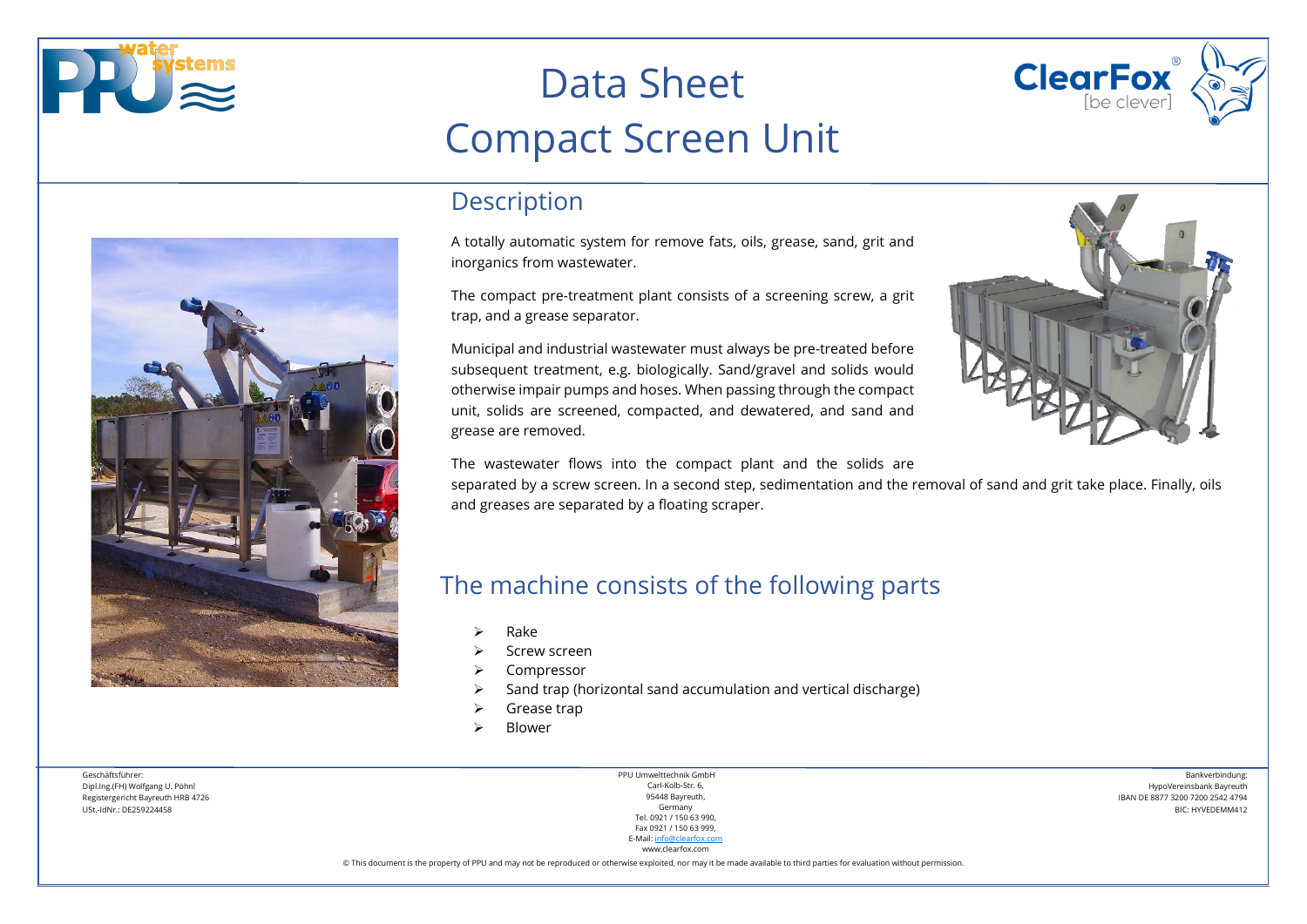





### Technical data: rake unit, part 1.1

| Module                               | <b>CSU 50</b>                                                                                       | <b>CSU 110</b>                       | <b>CSU 160</b>                  |  |
|--------------------------------------|-----------------------------------------------------------------------------------------------------|--------------------------------------|---------------------------------|--|
| Max. Flow rate *1                    | 54 m <sup>3</sup> /hr (15 l/s)                                                                      | $108 \text{ m}^3/\text{hr}$ (30 l/s) | 162 m <sup>3</sup> /hr (45 l/s) |  |
| Measurements (L/W/H)                 | 4415x1050x2780 mm                                                                                   | 6955x1050x2780mm                     | 6955x1600x4220 mm               |  |
| Settling tank (L)                    | 3000 mm                                                                                             | 6000 mm                              | 6000 mm                         |  |
| Material (except flanges)            | Stainless steel 304L or 316L / High-grade steel 304L or 316L                                        |                                      |                                 |  |
| Lateral position inlet/outlet        | right                                                                                               |                                      |                                 |  |
| Shaft without screw                  | High carbon steel, lacquered 6029                                                                   |                                      |                                 |  |
| Net weight                           | 1.300 kg                                                                                            | 1.850 kg                             | 2.250 kg                        |  |
| Control (optional)                   | Control box; steel housing for indoor installation (weatherproof housing required near calculator). |                                      |                                 |  |
| Screw screen:                        |                                                                                                     |                                      |                                 |  |
| Max. Solids concentration            | Max. 50% (max. 500 mg/l)                                                                            |                                      |                                 |  |
| Material flange inlet (and optional  | Aluminium                                                                                           |                                      |                                 |  |
| emergency overflow) *2               | <b>DN200 PN10</b>                                                                                   | <b>DN250 PN10</b>                    | <b>DN250 PN10</b>               |  |
| Filter diameter of the round hole *3 | $5 \, \text{mm}$                                                                                    | 5 mm                                 | $5 \, \text{mm}$                |  |
| Diameter of the sieve basket         | 200 mm                                                                                              | 270 mm                               | 450 mm                          |  |
| Inlet height (pipe centre)           | 1300 mm                                                                                             | 1300 mm                              | 1900 mm                         |  |
| Number of screw shaft inserts        | 1                                                                                                   | 2                                    | 2                               |  |
| Diameter / Pitch /                   | 195 mm / 145 mm / 15 mm                                                                             | 195 mm / 145 mm / 15 mm              | 195 mm / 145 mm / 15 mm         |  |
| Thickness screw shaft                |                                                                                                     |                                      |                                 |  |
| Current (ATEX protection optional)   | 0,75 kW                                                                                             | 0,75 kW                              | $1,1$ kW                        |  |
| Voltage                              | 380-420 V / 50Hz - 440-480 V / 60 Hz; IP 55 F class                                                 |                                      |                                 |  |

\*1: The flow rate depends on the screen width. If the solids content is higher, the flow rate can be reduced.

\*<sup>2</sup>: Depending on the requirements, the size of the flanges can be adjusted.

\*3: Type of sieve basket (wedge wire or round hole) and sieve mesh width can be adjusted according to requirements.

Geschäftsführer: Dipl.Ing.(FH) Wolfgang U. Pöhnl Registergericht Bayreuth HRB 4726 USt.-IdNr.: DE259224458

PPU Umwelttechnik GmbH Carl-Kolb-Str. 6, 95448 Bayreuth, Germany Tel. 0921 / 150 63 990, Fax 0921 / 150 63 999, E-Mail[: info@clearfox.com](mailto:info@clearfox.com)

Bankverbindung: HypoVereinsbank Bayreuth IBAN DE 8877 3200 7200 2542 4794 BIC: HYVEDEMM412

www.clearfox.com

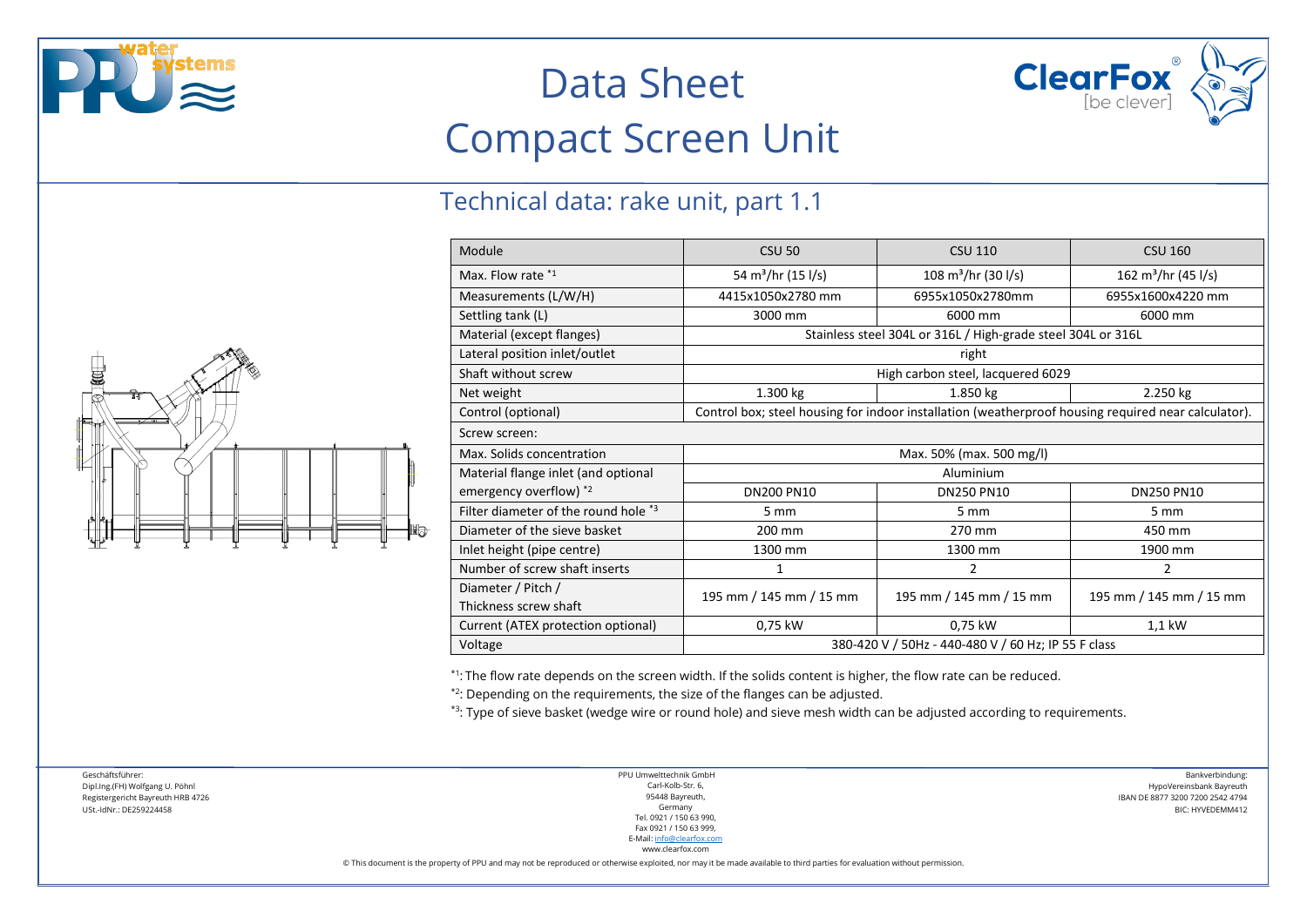





# Technical data: rake unit, part 1.2



| Module                                                   | <b>CSU 50</b>                                           | <b>CSU 110</b>                              | <b>CSU 160</b>                              |  |
|----------------------------------------------------------|---------------------------------------------------------|---------------------------------------------|---------------------------------------------|--|
| Sand trap:                                               |                                                         |                                             |                                             |  |
| Max. Solids concentration                                | 90% at sand grain > 200 mm                              |                                             |                                             |  |
| Outlet height (centre of pipe)                           | 1200 mm                                                 | 1200 mm                                     | 1600 mm                                     |  |
| Air consumption ventilation                              | $\approx$ 42 m <sup>3</sup> /hr at 0,15 bar             | $\approx$ 42 m <sup>3</sup> /hr at 0,15 bar | $\approx$ 42 m <sup>3</sup> /hr at 0,15 bar |  |
| <b>Connection ventilation</b>                            | 1x 1 %"                                                 | 1x 1 %"                                     | 1x 1 %"                                     |  |
| Drain hole                                               | $1\frac{1}{4}$                                          | $1\frac{1}{4}$                              | $1\frac{1}{4}$                              |  |
| Number of horizontal spiral inserts                      | 1                                                       | 2                                           | 2                                           |  |
| Diameter / Pitch /<br>Thickness screw shaft              | 180 mm / 1:1/ 20 mm                                     | 180 mm / 1:1/ 20 mm                         | 280 mm / 1:1/ 20 mm                         |  |
| Current (ATEX protection optional)                       | 0,55 kW                                                 | 0,55 kW                                     | 0,55 kW                                     |  |
| Voltage                                                  | 380-420 V / 50Hz - 440-480 V / 60 Hz; IP 55 F class     |                                             |                                             |  |
| Number of sand conveyor spiral<br>inserts                | 1                                                       | 1                                           | 1                                           |  |
| Shaft diameter                                           | 60 mm                                                   | 60 mm                                       | 60 mm                                       |  |
| Diameter sand conveyor/ pitch /<br>thickness screw shaft | 145 mm / 145 mm / 15 mm                                 | 145 mm / 145 mm / 15 mm                     | 195 mm / 145 mm / 15 mm                     |  |
| Current (ATEX protection optional)                       | 0,37 kW                                                 | 0.37 kW                                     | 0,37 kW                                     |  |
| Voltage                                                  | 380-420 V / 50Hz - 440-480 V / 60 Hz; IP 55 F class     |                                             |                                             |  |
| Grease separator:                                        |                                                         |                                             |                                             |  |
| Material flange drain *2                                 | Aluminium                                               |                                             |                                             |  |
|                                                          | <b>DN200 PN10</b>                                       | <b>DN200 PN10</b>                           | <b>DN200 PN10</b>                           |  |
| Current (ATEX protection optional)                       | 0,18 kW                                                 | 0,18 kW                                     | 0,18 kW                                     |  |
| Voltage                                                  | 380-420 V / 50Hz - 440-480 V / 60 Hz; IP 55 F class     |                                             |                                             |  |
| Customer preparation                                     | Water supply and piping on site (hot water recommended) |                                             |                                             |  |

\*2: Depending on the requirements, the size of the flanges can be adjusted.

Geschäftsführer: Dipl.Ing.(FH) Wolfgang U. Pöhnl Registergericht Bayreuth HRB 4726 USt.-IdNr.: DE259224458

PPU Umwelttechnik GmbH Carl-Kolb-Str. 6, 95448 Bayreuth, Germany Tel. 0921 / 150 63 990, Fax 0921 / 150 63 999, E-Mail[: info@clearfox.com](mailto:info@clearfox.com)

Bankverbindung: HypoVereinsbank Bayreuth IBAN DE 8877 3200 7200 2542 4794 BIC: HYVEDEMM412

www.clearfox.com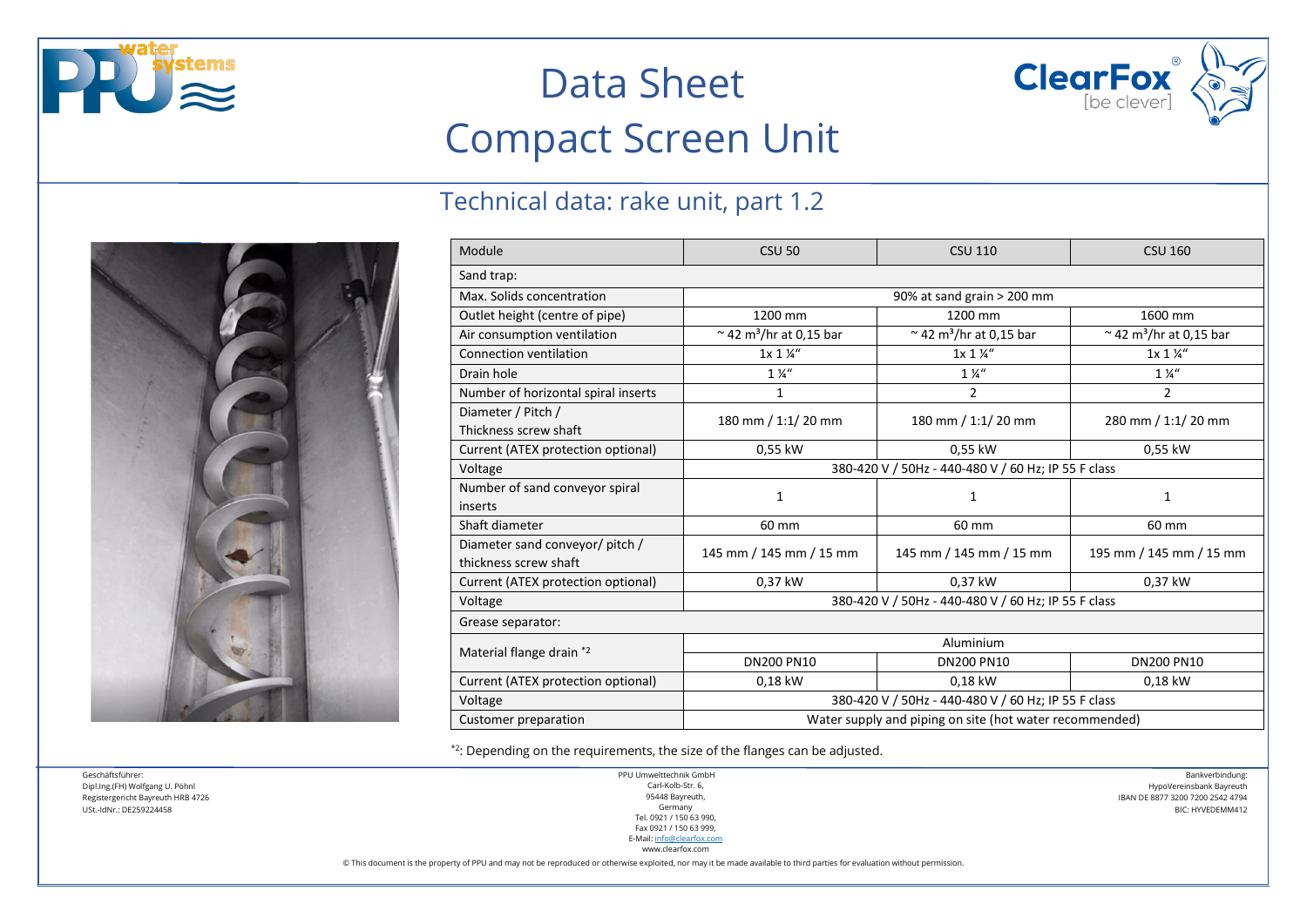





### Technical data: rake unit, part 2.1

| Module                               | <b>CSU 220</b>                                                    | <b>CSU 310</b>                  |  |  |
|--------------------------------------|-------------------------------------------------------------------|---------------------------------|--|--|
| Max. Flow rate *4                    | $216 \text{ m}^3/\text{hr}$ (60 l/s)                              | 306 m <sup>3</sup> /hr (85 l/s) |  |  |
| Measurements (L/W/H)                 | 8620x1600x4220 mm                                                 | 8380x2500x4000 mm               |  |  |
| Settling tank (L)                    | 7500 mm                                                           | 9000 mm                         |  |  |
| Material (except flanges)            | Stainless steel 304L or 316L / High-grade steel 304L or 316L      |                                 |  |  |
| Lateral position inlet/outlet        | right                                                             |                                 |  |  |
| Shaft without screw                  | High carbon steel, lacquered 6029                                 |                                 |  |  |
| Net weight                           | 2.900 kg                                                          | 3.350 kg                        |  |  |
| Control (optional)                   | Control box; steel housing for indoor installation                |                                 |  |  |
|                                      | (Weatherproof housing required in the vicinity of the calculator) |                                 |  |  |
| Screw screen:                        |                                                                   |                                 |  |  |
| Max. Solids concentration            | Max. 50% (max. 500 mg/l)                                          |                                 |  |  |
| Material flange inlet (and optional  | Aluminium                                                         |                                 |  |  |
| emergency overflow) *5               | <b>DN300 PN10</b>                                                 | <b>DN350 PN10</b>               |  |  |
| Filter diameter of the round hole *6 | $5 \, \text{mm}$                                                  | 5 mm                            |  |  |
| Diameter of the sieve basket         | 450 mm                                                            | 615 mm                          |  |  |
| Inlet height (pipe centre)           | 1900 mm                                                           | 1780 mm                         |  |  |
| Number of screw shaft inserts        | $\mathcal{P}$                                                     | 2                               |  |  |
| Diameter / Pitch /                   | 195 mm / 145 mm / 15 mm                                           | 295 mm / 210 mm / 20 mm         |  |  |
| Thickness screw shaft                |                                                                   |                                 |  |  |
| Current (ATEX protection optional)   | $1.1$ kW                                                          | 1.9 kW                          |  |  |
| Voltage                              | 380-420 V / 50Hz - 440-480 V / 60 Hz; IP 55 F class               |                                 |  |  |

\*4: The flow rate depends on the screen width. If the solids content is higher, the flow rate can be reduced.

\*5: Depending on the requirements, the size of the flanges can be adjusted.

\*6: Type of sieve basket (wedge wire or round hole) and sieve mesh width can be adjusted according to requirements.

Geschäftsführer: Dipl.Ing.(FH) Wolfgang U. Pöhnl Registergericht Bayreuth HRB 4726 USt.-IdNr.: DE259224458

PPU Umwelttechnik GmbH Carl-Kolb-Str. 6, 95448 Bayreuth, Germany Tel. 0921 / 150 63 990, Fax 0921 / 150 63 999, E-Mail[: info@clearfox.com](mailto:info@clearfox.com)

Bankverbindung: HypoVereinsbank Bayreuth IBAN DE 8877 3200 7200 2542 4794 BIC: HYVEDEMM412

www.clearfox.com

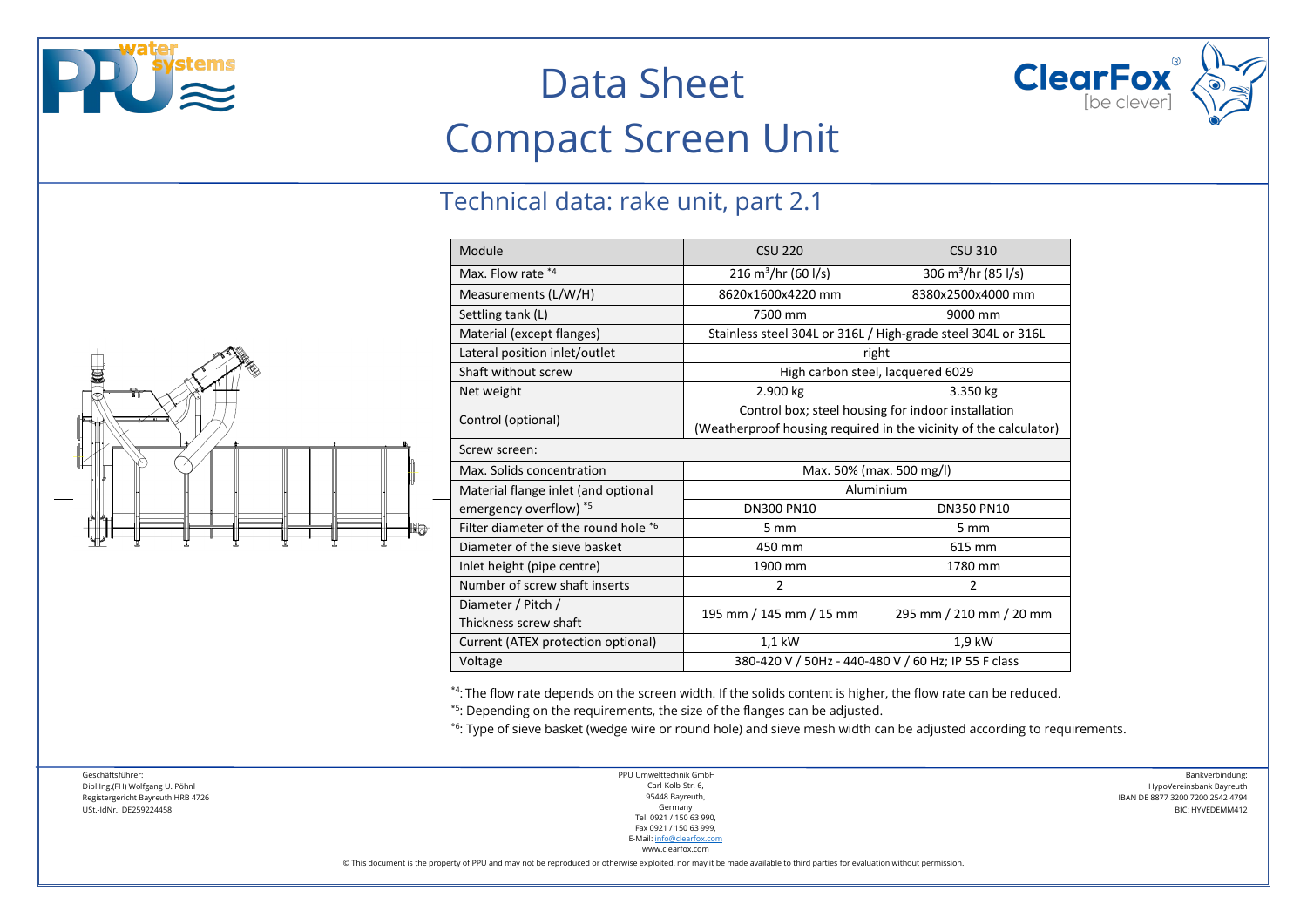





# ANTE DE LA

# Technical data: rake unit, part 2.2

| Module                                                   | <b>CSU 220</b>                                          | <b>CSU 290</b>                           |  |
|----------------------------------------------------------|---------------------------------------------------------|------------------------------------------|--|
| Sand trap:                                               |                                                         |                                          |  |
| Max. Solids concentration                                |                                                         | 90% at sand grain > 200 mm               |  |
| Outlet height (centre of pipe)                           | 1600 mm                                                 | 1460 mm                                  |  |
| Air consumption ventilation                              | $\sim$ 42 m <sup>3</sup> /hr at 0,15 bar                | $\sim$ 42 m <sup>3</sup> /hr at 0,15 bar |  |
| Connection ventilation                                   | $1x 1$ $\frac{1}{4}$ "                                  | $1x 1$ $\frac{1}{4}$ "                   |  |
| Drain hole                                               | $1\frac{1}{4}$                                          | $1\frac{1}{4}$                           |  |
| Number of horizontal spiral inserts                      | $\mathbf{1}$                                            | 1                                        |  |
| Diameter / Pitch /<br>Thickness screw shaft              | 280 mm / 1:1/ 20 mm                                     | 280 mm / 1:1/ 20 mm                      |  |
| Current (ATEX protection optional)                       | 0,55 kW                                                 | 0,75 kW                                  |  |
| Voltage                                                  | 380-420 V / 50Hz - 440-480 V / 60 Hz; IP 55 F class     |                                          |  |
| Number of sand conveyor spiral<br>inserts                | $\overline{2}$                                          | $\overline{2}$                           |  |
| Shaft diameter                                           | 60 mm                                                   | 60 mm                                    |  |
| Diameter sand conveyor/ pitch /<br>thickness screw shaft | 195 mm / 145 mm / 15 mm                                 | 195 mm / 145 mm / 15 mm                  |  |
| Current (ATEX protection optional)                       | 0,37 kW                                                 | 0,37 kW                                  |  |
| Voltage                                                  | 380-420 V / 50Hz - 440-480 V / 60 Hz; IP 55 F class     |                                          |  |
| Grease separator:                                        |                                                         |                                          |  |
|                                                          | Aluminium                                               |                                          |  |
| Material flange drain *5                                 | <b>DN300 PN10</b>                                       | <b>DN350 PN10</b>                        |  |
| Current (ATEX protection optional)                       | 0,18 kW                                                 | 0,18 kW                                  |  |
| Voltage                                                  | 380-420 V / 50Hz - 440-480 V / 60 Hz; IP 55 F class     |                                          |  |
| Customer preparation                                     | Water supply and piping on site (hot water recommended) |                                          |  |

\*5: Depending on the requirements, the size of the flanges can be adjusted.

Geschäftsführer: Dipl.Ing.(FH) Wolfgang U. Pöhnl Registergericht Bayreuth HRB 4726 USt.-IdNr.: DE259224458

PPU Umwelttechnik GmbH Carl-Kolb-Str. 6, 95448 Bayreuth, Germany Tel. 0921 / 150 63 990, Fax 0921 / 150 63 999,

E-Mail[: info@clearfox.com](mailto:info@clearfox.com) www.clearfox.com

© This document is the property of PPU and may not be reproduced or otherwise exploited, nor may it be made available to third parties for evaluation without permission.

Bankverbindung: HypoVereinsbank Bayreuth IBAN DE 8877 3200 7200 2542 4794 BIC: HYVEDEMM412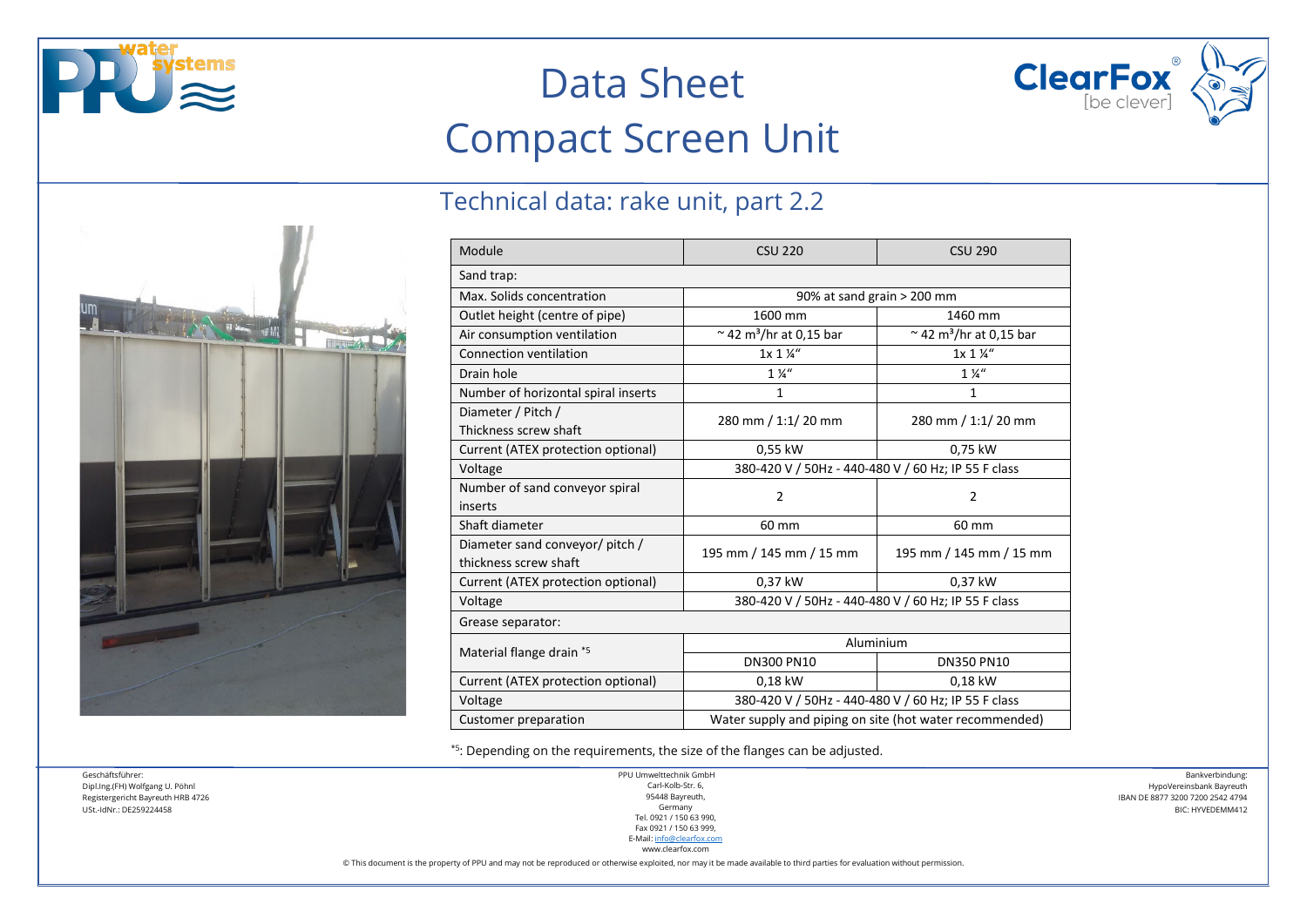

# Data Sheet



# Compact Screen Unit



### Application

The system is suitable for all types of domestic, municipal and industrial wastewater. In each case, the design must be individually adapted to the purpose.

### Features of ClearFox® compact screen units

- $\triangleright$  Volume reduction of solids by up to 50%
- > Low speed
- $\triangleright$  Heavy duty screw
- $\triangleright$  Screening, conveying, and compacting in a single compact unit
- $\triangleright$  Easy installation
- $\triangleright$  Low maintenance
- $\triangleright$  Durable attachable screw brushes that are self-cleaning
- $\triangleright$  Low operating costs
- $\triangleright$  No clogging even with fibres due to the shaftless screw design
- $\triangleright$  Floating scraper for the removal of light substances (e.g. oils, greases)
- $\triangleright$  Outdoor installation with optional frost protection accessories

Geschäftsführer: Dipl.Ing.(FH) Wolfgang U. Pöhnl Registergericht Bayreuth HRB 4726 USt.-IdNr.: DE259224458

PPU Umwelttechnik GmbH Carl-Kolb-Str. 6, 95448 Bayreuth, Germany Tel. 0921 / 150 63 990, Fax 0921 / 150 63 999, E-Mail[: info@clearfox.com](mailto:info@clearfox.com)

www.clearfox.com

Bankverbindung: HypoVereinsbank Bayreuth IBAN DE 8877 3200 7200 2542 4794 BIC: HYVEDEMM412